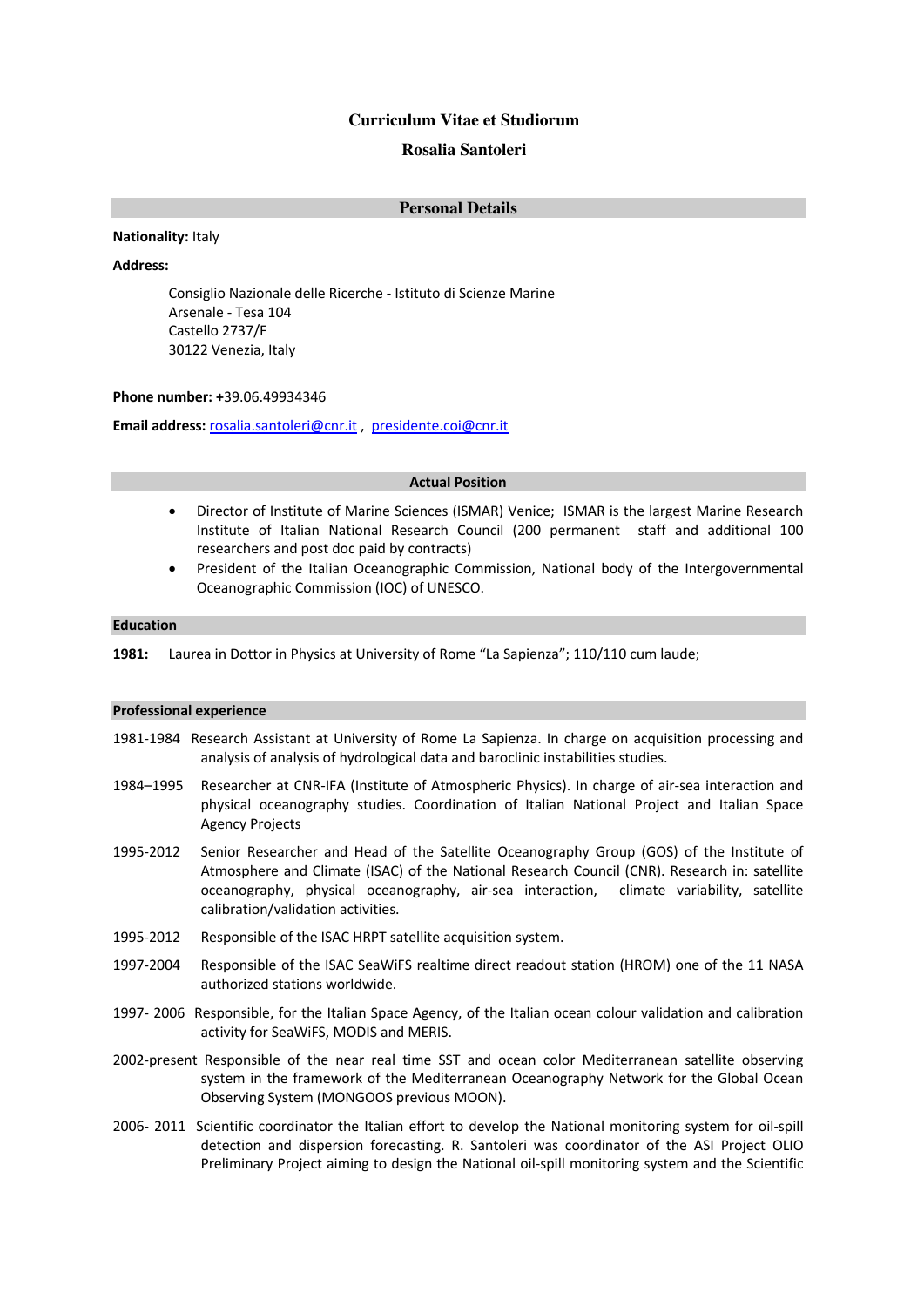coordinator of the PRIMI project that has developed the system and run the pre-operational service.

- 2009-2010 Scientific Coordinator of the Italian Space Agency CoastSat Project (CoastSat- Gestione del Rischio Costiero). CoastSat designed the monitoring system for coastal risk management.
- 2009- 2015 Leader of the Ocean Colour Thematic Assembling center of the GMES/Copernicus Marine Core Service in the framework of GMES FP7 MyOcean Projects
- 2009- 2015 Responsible of the Sea Surface Temperature Mediterranean and Black Sea production center of the GMES/Copernicus Marine Core Service in the framework of GMES FP7 MyOcean Projects
- 2012-2019 Head of the Ocean Satellite monitoring and marine ecosystem studies group (GOS) of the CNR Institute of Atmosphere and Climate (ISAC) National Research Council (CNR): physical oceanography, satellite oceangrapy, operational oceanography, physical-biological interaction, air-sea interaction, numerical modelling, lagrangian modelling. a The group comprising 25 researchers with additional visitors and students.
- 2014-present President of the Italian Oceanographic Commission (COI), National body of the Intergovernmental Oceanographic Commission (IOC) of UNESCO.
- 2015-present Coordinator of the Ocean Colour Thematic Assembling Center service of the Copernicus Marine Environmental Service (CMEMS).
- 2015-2018 Responsible of the CMEMS CNR Dissemination Units which is providing access to the CMEMS satellite SST, wind, Ocean colour products for global ocean an European Seas (Artic, Baltic, North Atlantic, Mediterranean Sea and Balck Sea).
- 2015-present Coordinator & Responsible of CNR-Italian Ministry of Environment governmental agreement for national implementation of European Marine Strategy Framework of Directive
- 2017-present Coordinator of the Project Quality Assessment of ECV Products of the Copernicus Climate Change Service (C3S\_511 )
- 2018- 2020: From September 2018 to March 2020 RS was acting Director of Institute of Marine Sciences (ISMAR) Venice. In this role she collaborate with the Director of Department to manage the reorganization of the CNR marine Institutes and managed re-organization and the day by day activities of ISMAR. ISMAR is the largest Marine Research Institute of Italian National Research Council (200 permanent staff and additional 100 researchers paid by contracts
- 2020- present Since March 2020 Rosalia Santoleri is the Director of the Institute of Marine Sciences (ISMAR) of the Italian National Research Council. The Institute carries out advanced basic and applied research in oceanography (physics, chemistry and biology) and marine geology. The main objectives are to study of oceanic processes and climate variability and to develop of integrated multi-disciplinary systems/services for monitoring, protection and sustainable management of the marine environment from open ocean to coastal areas. As Director, she is managing all ISMAR personnel (200 permanent staff) and infrastructures and contracts. Presently ISMAR is coordinating 18 international project and partner of 80 projects.

**Cruises**: 25 scientific cruises between 1981-2014 (Mediterranean Sea). Chief scientist: 15 times.

**Visiting scientist at**: University of Washigton, AT&T Bell Laboratories, North Caroline State University, Massachusetts Institute of Technology, Rosenstiel School of Marine and Atmospheric Sciences-University of Miami.

#### **National, International Advisory Committees**

1988-1993: Member of the Scientific Advisory Board of the CNR Institute of Atmospheric Physics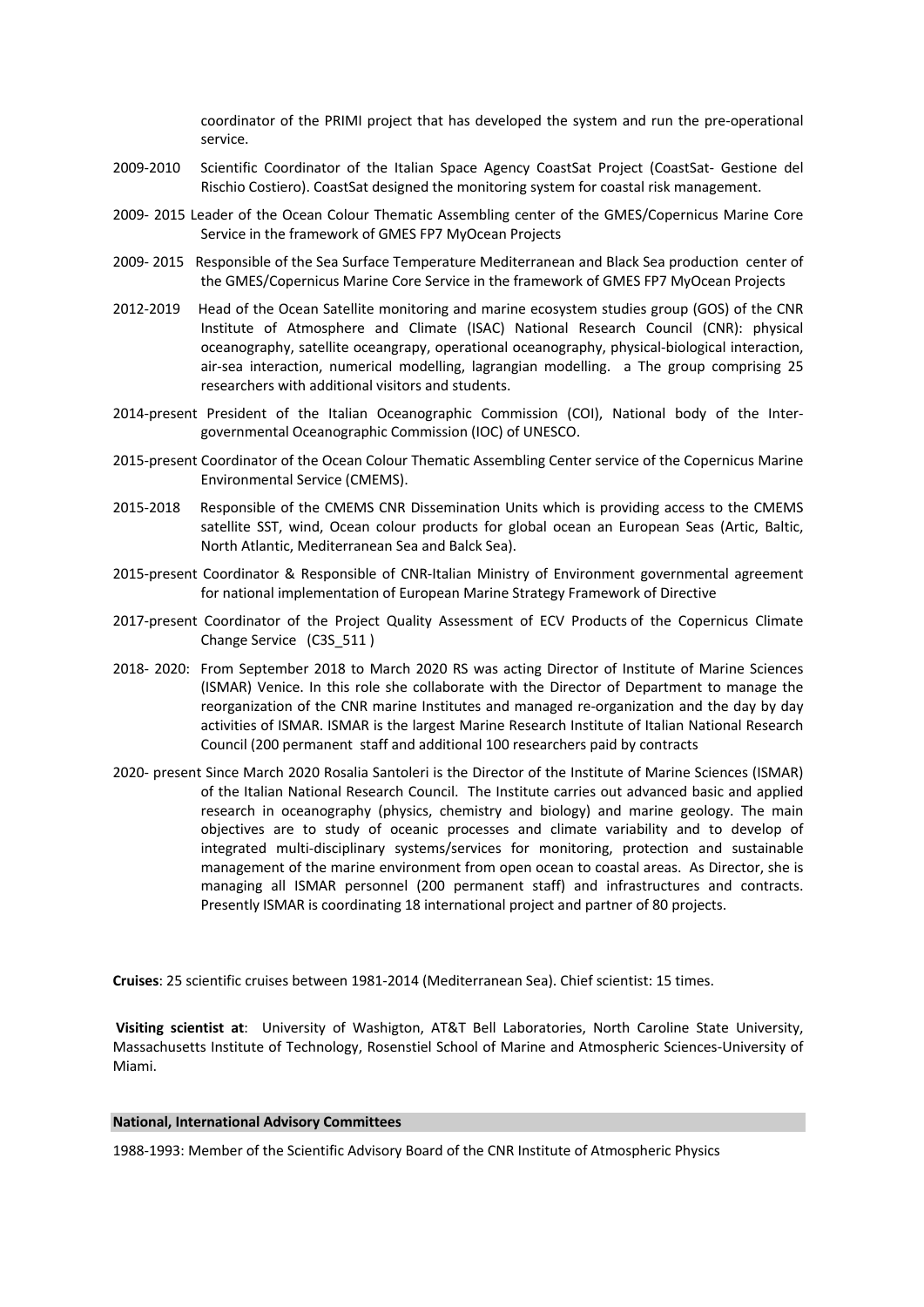2001-2003: Member of the steering committee of the European project ADIOS.

- 2000-2005: Member of the Organizing Committee of the International conference on Remote Sensing of the SPIE – The International Society for Optical Engineering
- 2003-2005: Member of Italian Space Agency Scientific Working Group created by the Italian Space Agency to the define the National Space Research Plan 2003-2005.
- 2004 Member of ESA Expert Panel on "Definition of scenarios and roadmap for operational oceanography". This Panel designed the requirements for Sentinel-3 mission
- 2005-2008: Member of Marine Board Working Group of the European Science Fundation on Remote Sensing of Shelf Sea Ecosystems
- 2006-2014: Member of the steering committee and of the Operational advisory Group the Mediterranean Operational Oceanography Network (MOON)
- 2005- 2014: Chair of the Scientific Board of the National Group of Operational Oceanography (GNOO)
- 2006-2012 Member of the Scientific Advisory Board of the National Research Council Earth and Environment Department
- 2007-present: Member of the EuroGOOS, CNR Representative
- 2007-2015 IUGG/IAPSO Italian National representative
- 2008-2014 Member of the Italian Oceanographic Commission, National body of the Intergovernmental Oceanographic Commission (IOC) of UNESCO
- 2009- 2015 Member of the EU FP7 MyOcean, MyOcean2 and MyOcean FO Executive Committee
- 2011-present: Member of the CNR Oceanographic Infrastructure Committee. This committee has the mandate to set-up priorities for development & maintenance the in situ component CNR marine observing system: (eg. ships, buoys, gliders, etc)
- 2011-present Member of the EO Science team of the ESA Ocean Colour Climatic Initiative Project
- 2012-present Expert Member of the Global Ocean Observing System (GOOS) Steering Committee, established by UNESCO/IOC to design the next generation of the global Ocean Observing system.
- 2013- present Member on behalf of CNR of the Board of Directors EuroGOOS AISBL International Non-Profit Organisation committed to European-scale operational oceanography
- 2013- present Member of Sentinel-3 Ocean Colour sub-group Validation Team established by of ESA and EUMESAT
- 2013- present: Member of Sentine-3 Working Group on Quality Indicator established by ESA and EUMETSAT Sentinel-3 Mission Advisory Group
- 2013-present: Member of the Sentinel-3 Validation Team and of S3VT Ocean Colour sub-group of ESA for thr validation of the Sentinel-3 OLCI sensor.
- 2015-present Member of the EuroGOOS Executive Directors Board. The Board is composed of a Chair and 7 members, appointed by the Annual Meeting and has the mandate to manage the organization.
- 2014-present President of the Italian Oceanographic Commission, National body of the Intergovernmental Oceanographic Commission (IOC) of UNESCO
- 2015-2019 Member of the International Ocean-Colour Coordinating Group (IOCCG) Executive Committee. The board has mandate to steering and coordinate the activities of the IOCCG
- 2015 –2019: Member of Italian Space Agency Committee for Earth Observation Programs
- 2016- present: member of the Earth Science and Cultural Heritage Working Group of US-Italy Science and Technology Joint Commission, established by the Italian Ministry of Foreign Affairs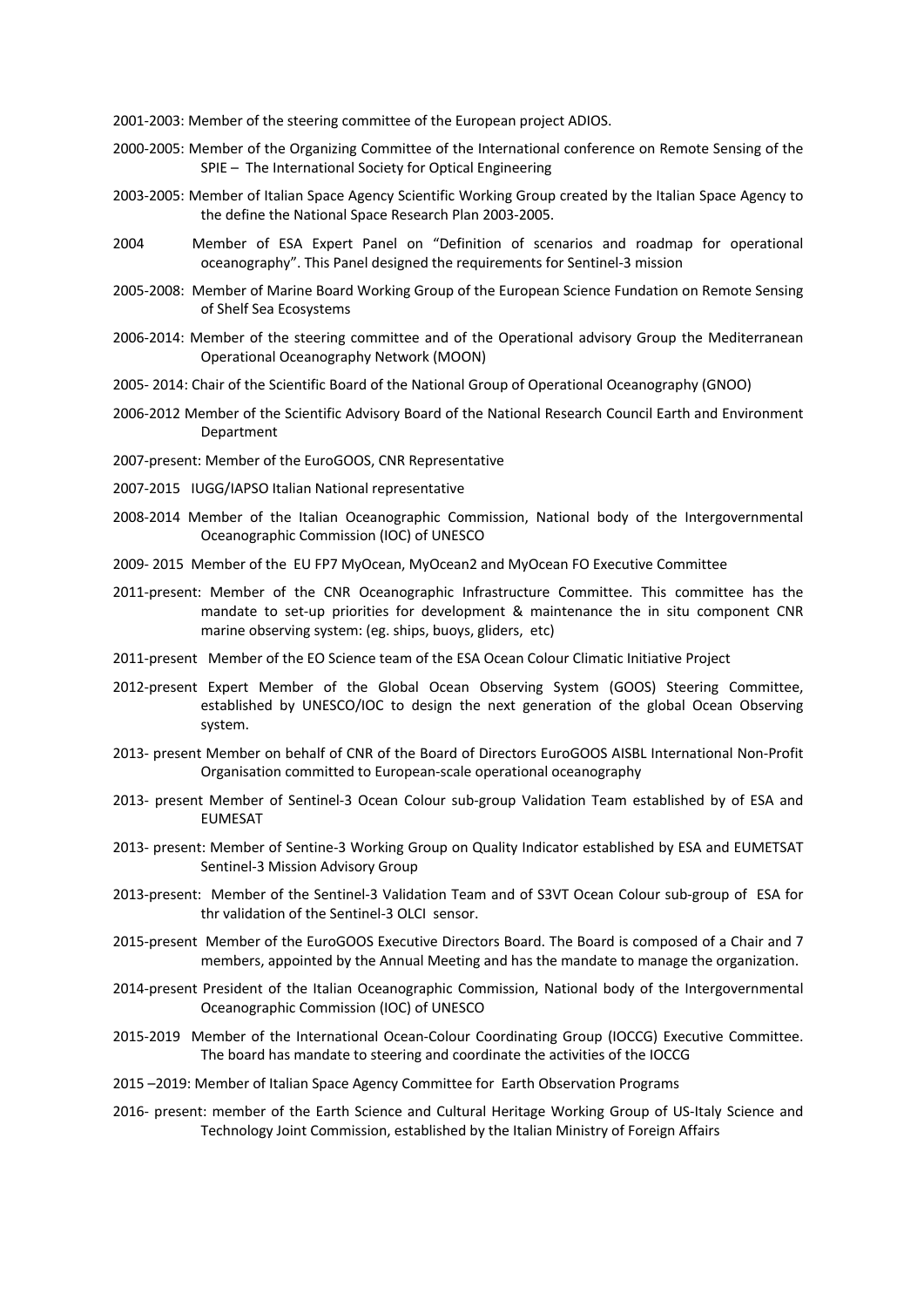- 2016-present Member of the Global High Resolution Sea Surface Temperature (GHRSST) Science Team. GHRSST science team provides the intellectual guidance to GHRSST
- 2017-present: Member of the Italian G7 scientific panel on "Future of the Ocean and the Sea" established by the Italian Minister of Research.
- 2017- present: Member of the GEO Board representing IOC GOOS.
- 2017-present: Member of UNESCO/IOC Executive Council
- 2018- present: Member of Copernicus Imagery Microwave Radiometer (CIMR) Mission Advisory Group
- 2020- present : Member of the Mercator Ocean International Board of Directors

### **Member of the editorial board**

**2000-2005:** Remote Sensing of the Ocean and Sea Ice (SPIE, USA);

- **2010-present:** Advances in Oceanography and Limnology (Taylor & Francis UK);
- **2012-present:** Dataset Papers in Geosciences (Hindawi Publishing Corporation);
- **2018-present**: Remote Sensing (Multidisciplinary Digital Publishing Institute)

#### **Personal skill and competence**

Rosalia Santoleri is a physical oceanographer, She has more 30 years of experience on physical oceanography, marine circulation, satellite oceanography climate variability, physical-biological interaction, satellite oceanography, air-sea interaction, satellite and model data qualification and validation. Since 1999 she is also strongly involved in European operational oceanography effort, contributing to the development of Mediterranean Observing System in the framework of MOON and MONGOOS. In the framework of GMES/Copernicus Marine Core Service Projects (MyOcean, MyOcean2, MyOcean FO) she contribute to the design of CMEMS system of systems and she was responsible of the developing and implementation of the Ocean Colour Thematic Assembling Centre (OCTAC) and SST Mediterranean and Black Sea Production Unit. She is strongly involved in Copernicus being the coordinator of CMEMS OCTAC and coordinator of the Project Quality Assessment of ECV Products of the Copernicus Climate Change Service.

In the 2012 she has been selected by IOC to be part of the GOOS Steering Committee which has the mandate of designing and implementation of the global observing system of the next 20 years. Since 2014 she is President of the Italian Oceanographic Commission (COI), Italian National Coordination Body foreseen by the Intergovernmental Oceanographic Commission (IOC).

#### **Coordination of National, International Projects**

**1999-present**: **Coordinator** of more than 20 national and international (EU, ESA) scientific projects.

- **2005-present: Project manager** of more than 50 national and international scientific projects, leading the CNR participation and/or leading WPs or activities **.**
- **Principal investigator or Co-investigator** in projects in response of the AO of ERS-1 (ESA), ERS-2 (ESA), SeaWiFS (NASA), ENVISAT (ESA), SIMBIOS (NASA), ESA Cat-1 Project on SST and ocean colour data merging, ESA Cat-1 Project on oil spill satellite detection, ESA-EUMETSAT Sentinel 3 CAL/VAL Cat-1 Project.

### *Recent Projects coordinated by Rosalia Santoleri:*

**EU CMEMS OCTAC (2015-2018) Coordinator** of the Ocean Colour Operational service for global ocean and European Sea, Dissemination Unit of all global and regional OC products. Budget: €2.500.000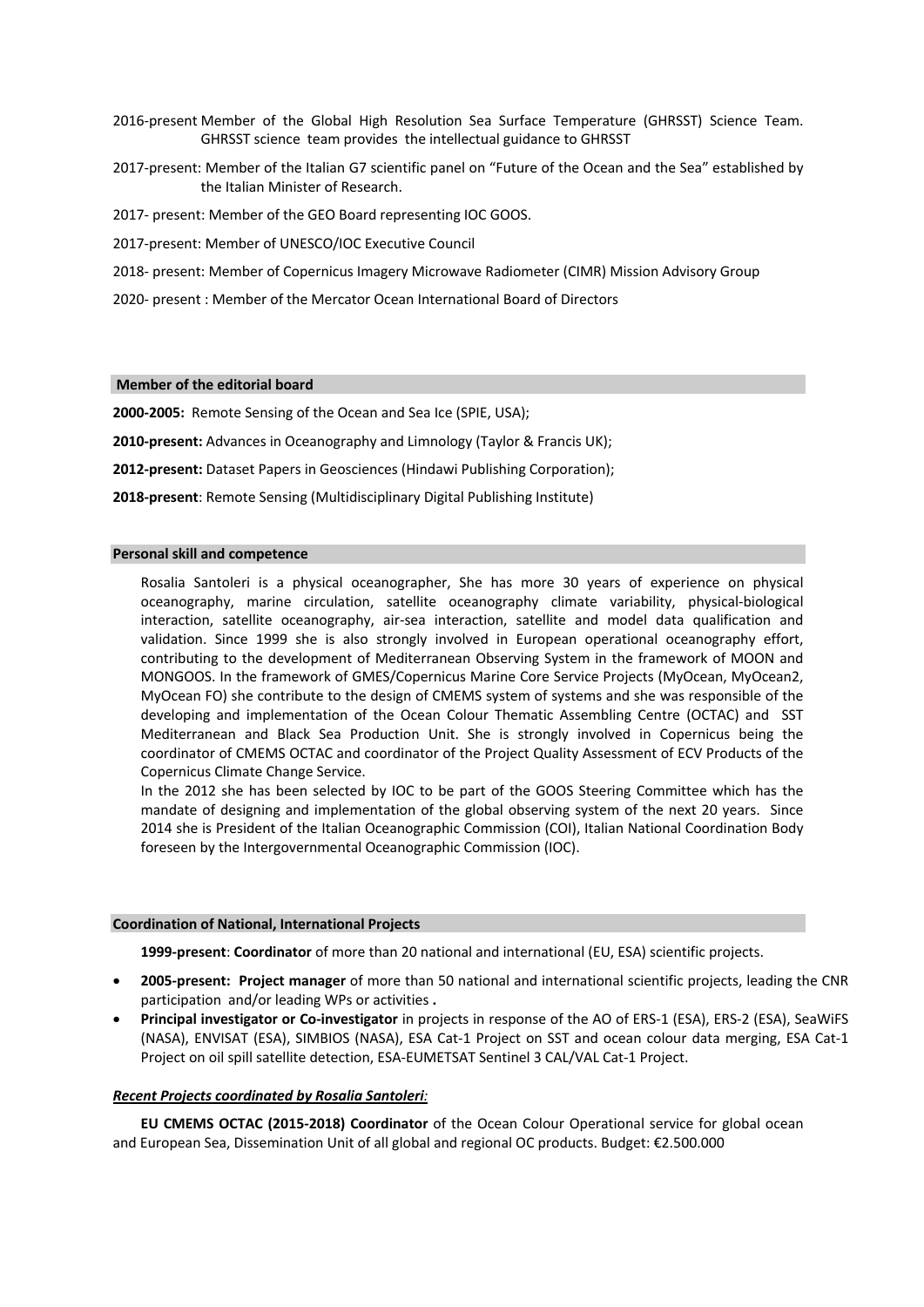**EU C3S\_511 (2017-2021) Coordinator & Service Manager** of Copernicus Climate Service on Quality Assessment of ECV Products. Budget: €5.000.000

**EU 77-CMEMS-TAC-OC (2018-2021) Coordinator** of the Ocean Colour Operational service for global ocean and European Sea, Dissemination Unit of all global and regional OC products. Budget: €2.900.000

**EU 78-CMEMS-TAC-SST (2018-2021) Contract Manager & Scientific Expert**. Sea Surface Temperature service for global ocean and European Sea. Budget: €1.900.000

**EU 85-OD-MF-CMEMS LOT1, Contract Manager & Scientific Expert**. Dissemination service of the NRT observational data and model forecasts of the global ocean and the European Seas. Budget: €1.681.640

**EU 85-OD-MF-CMEMS LOT2. Contract Manager & Scientific Expert**. Dissemination service of ocean reanalysis for the global ocean and the European Seas. Budget: €1.681.640

RS is the Coordinator of the CNR-Ministry of Environment inter-governmental agreement for national **implementation of European Marine Strategy Framework of Directive (2015-2019)**. Budget: €7.600.000

#### • **Teaching**

- Advisor more than 20 MSc and 12 PhD thesis projects in liaison with the University of La Sapienza, Roma 3, Roma 2, Pisa, Parthenope, Aquila.
- Advisor of ESA and EU Marie-Curie Post-doc fellowship

### • **Publications**

- R. Santoleri is author or co-author of more than 150 publications in the internationally referred literature.
- Full publication list at: https://scholar.google.com/citations?user=lfN0FZUAAAAJ&hl=en
- Career citations of 4308, h-index 35, i10-idex 92, 188 citations for most cited paper (December 2020)

# **List of the Publications (2015-2021):**

#### **2021**

• Yang, C., Leonelli, F. E., Marullo, S., Artale, V., Beggs, H., Nardelli, B. B., ...R. Santoleri & Pisano, A. (2021). Sea Surface Temperature intercomparison in the framework of the Copernicus Climate Change Service (C3S). Journal of Climate, 1-102.

- Falcini F., Corrado R., Torri M., Mangano M.C., Zarrad R., Di Cintio A., Palatella L., Jarboui O., Missaoui H., Cuttitta A., Patti B., **Santoleri R.**, Sarà G., Lacorata G. Seascape connectivity of European anchovy in the Central Mediterranean Sea revealed by weighted Lagrangian backtracking and bio-energetic modelling, *Scientific Report 10*, 18630 (2020). https://doi.org/10.1038/s41598-020-75680-8
- Dionisi, D., Brando, V. E., Volpe, G., Colella, S., & Santoleri, R. (2020). Seasonal distributions of ocean particulate optical properties from spaceborne lidar measurements in Mediterranean and Black sea. *Remote Sensing of Environment*, 247, 111889.
- Mansour, K., Decesari, S., Facchini, M. C., Belosi, F., Paglione, M., Sandrini, S., Bellacicco M., Marullo S., Santoleri R, Ovadnevaite J, Ceburnis, D. (2020). Linking Marine Biological Activity to Aerosol Chemical Composition and Cloud-Relevant Properties Over the North Atlantic Ocean. *Journal of Geophysical Research: Atmospheres,* 125(13), e2019JD032246.
- Mansour, K., Decesari, S., Bellacicco, M., Marullo, S., Santoleri, R., Bonasoni, P., ... & Rinaldi, M. (2020). Particulate methanesulfonic acid over the central Mediterranean Sea: Source region identification and relationship with phytoplankton activity. *Atmospheric Research*, 237, 104837.
- Ciani, D., Rio, M. H., Nardelli, B. B., Etienne, H., & **Santoleri, R**. (2020). Improving the Altimeter-Derived Surface Currents Using Sea Surface Temperature (SST) Data: A Sensitivity Study to SST Products. *Remote Sensing,* 12(10), 1601.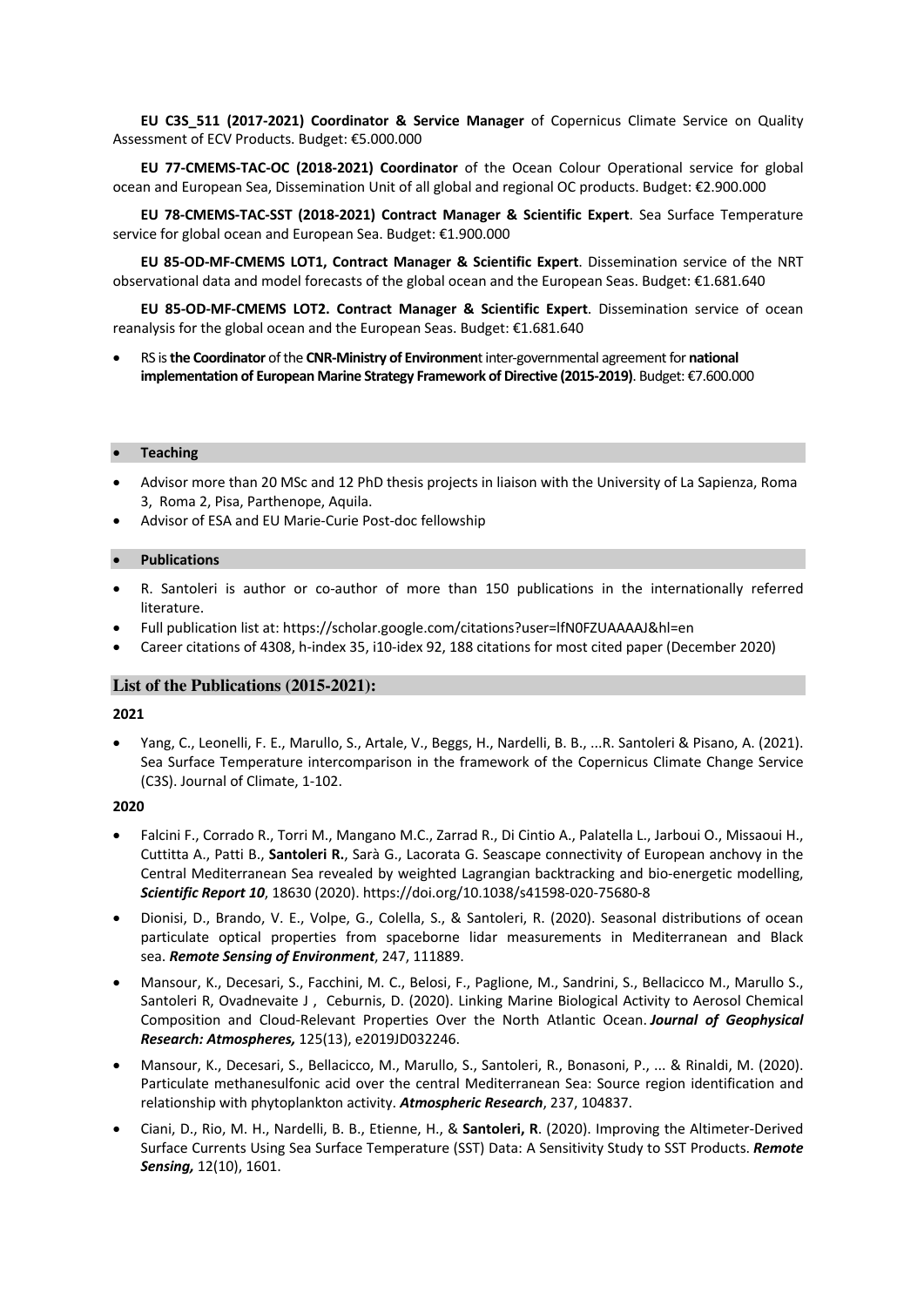- Bracaglia, M., Santoleri, R., Volpe, G., Colella, S., Benincasa, M., & Brando, V. E. (2020). A Virtual Geostationary Ocean Color Sensor to Analyze the Coastal Optical Variability. *Remote Sensing*, 12(10), 1539.
- Liberti, G.L.; D'Alimonte, D.; di Sarra, A.; Mazeran, C.; Voss, K.; Yarbrough, M.; Bozzano, R.; Cavaleri, L.; Colella, S.; Cesarini, C.; Kajiyama, T.; Meloni, D.; Pomaro, A.; Volpe, G.; Yang, C.; Zagolski, F.; Santoleri, R. European Radiometry Buoy and Infrastructure (EURYBIA): A Contribution to the Design of the European Copernicus Infrastructure for Ocean Colour System Vicarious Calibration. *Remote Sensing*. 2020, 12, 1178.
- Pisano, A.; Marullo, S.; Artale, V.; Falcini, F.; Yang, C.; Leonelli, F.E.; Santoleri, R.; Buongiorno Nardelli, B. New Evidence of Mediterranean Climate Change and Variability from Sea Surface Temperature Observations. *Remote Sensing*. 2020, 12, 132.

- Bracaglia, M., Volpe, G., Colella, S., **Santoleri, R.,** Braga, F. and Brando, V.E., 2019. Using overlapping VIIRS scenes to observe short term variations in particulate matter in the coastal environment. *Remote Sensing of Environment,* 233, p.111367.
- Benincasa, M., Falcini, F., Adduce, C., Sannino, G. and **Santoleri, R.,** 2019. Synergy of Satellite Remote Sensing and Numerical Ocean Modelling for Coastal Geomorphology Diagnosis. *Remote Sensing*, *11*(22), p.2636.
- Lacorata, G., Corrado, R., Falcini, F. and **Santoleri, R.** (2019). FSLE analysis and validation of Lagrangian simulations based on satellite-derived GlobCurrent velocity data**.** *Remote Sensing of Environment,* 221, pp.136-143.
- Volpe, G., Colella, S., Brando, V. E., Forneris, V., Padula, F. L., Cicco, A. D., ... **& Santoleri, R.** (2019). Mediterranean ocean colour Level 3 operational multi-sensor processing. **Ocean Science,** 15(1), 127- 146.https://doi.org/10.5194/os-2018-73
- Ciani, D., **Santoleri, R**., Liberti, G. L., Prigent, C., Donlon, C., & Buongiorno Nardelli, B. (2019). Copernicus Imaging Microwave Radiometer (CIMR) Benefits for the Copernicus Level 4 Sea-Surface Salinity Processing Chain. **Remote Sensing**, 11(15), 1818. https://doi.org/10.3390/rs11151818
- O'Carroll, A. G., Armstrong, E. M., Beggs, H., Bouali, M., Casey, K. S., Corlett, G. K., ...**Santoleri, R.** & Ignatov, A. (2019). Observational needs of sea surface temperature. **Frontiers in Marine Science**, 6, 420.https://doi.org/10.3389/fmars.2019.00420
- Le Traon, P. Y., Reppucci, A., Alvarez Fanjul, E., Aouf, L., Behrens, A., Belmonte, M., ..R**. Santoleri**... & Benkiran, M. (2019). From observation to information and users: the Copernicus Marine Service perspective. **Frontiers in Marine Science**, 6, 234., https://doi.org/10.3389/fmars.2019.00234.
- Minnett, P.J., Alvera-Azcárate, A., Chin, T.M., Corlett, G.K., Gentemann, C.L., Karagali, I., Li, X., Marsouin, A., Marullo, S., Maturi, E. and **Santoleri, R.,** 2019. Half a century of satellite remote sensing of seasurface temperature. *Remote Sensing of Environment*, 233, p.111366.
- Menna, M., Poulain, P.M., Ciani, D., Doglioli, A., Notarstefano, G., Gerin, R., Rio, M.H., **Santoleri, R.,** Gauci, A. and Drago, A., 2019. New insights of the Sicily Channel and southern Tyrrhenian Sea variability. **Water**, 11(7), p.1355.
- von Schuckmann, K., Le Traon, P. Y., Smith, N., Pascual, A., Djavidnia, S., Gattuso, J. P., ..**R.Santoleri**…. & Álvarez Fanjul, E. (2019). Copernicus Marine Service Ocean State Report, Issue 3. *Journal of Operational Oceanography,* 12(sup1), S1-S123.
- Ciavatta, S., Kay, S., Brewin, R.J.W., Cox, R., Di Cicco, A., Nencioli, F., Polimene, L., Sammartino, M., **Santoleri, R.,** Skákala, J. and Tsapakis, M., 2019. Ecoregions in the Mediterranean Sea through the reanalysis of phytoplankton functional types and carbon fluxes. *Journal of Geophysical Research: Oceans*. https://doi.org/10.1029/2019JC015128
- Tintoré, J., Pinardi, N., Alvarez Fanjul, E., Balbin, R., Bozzano, R., Ferrarin, C., .. **R.Santoleri**. & Clementi, E. (2019). Challenges for Sustained Observing and Forecasting Systems in the Mediterranean Sea. **Frontiers in Marine Science**, 6, 568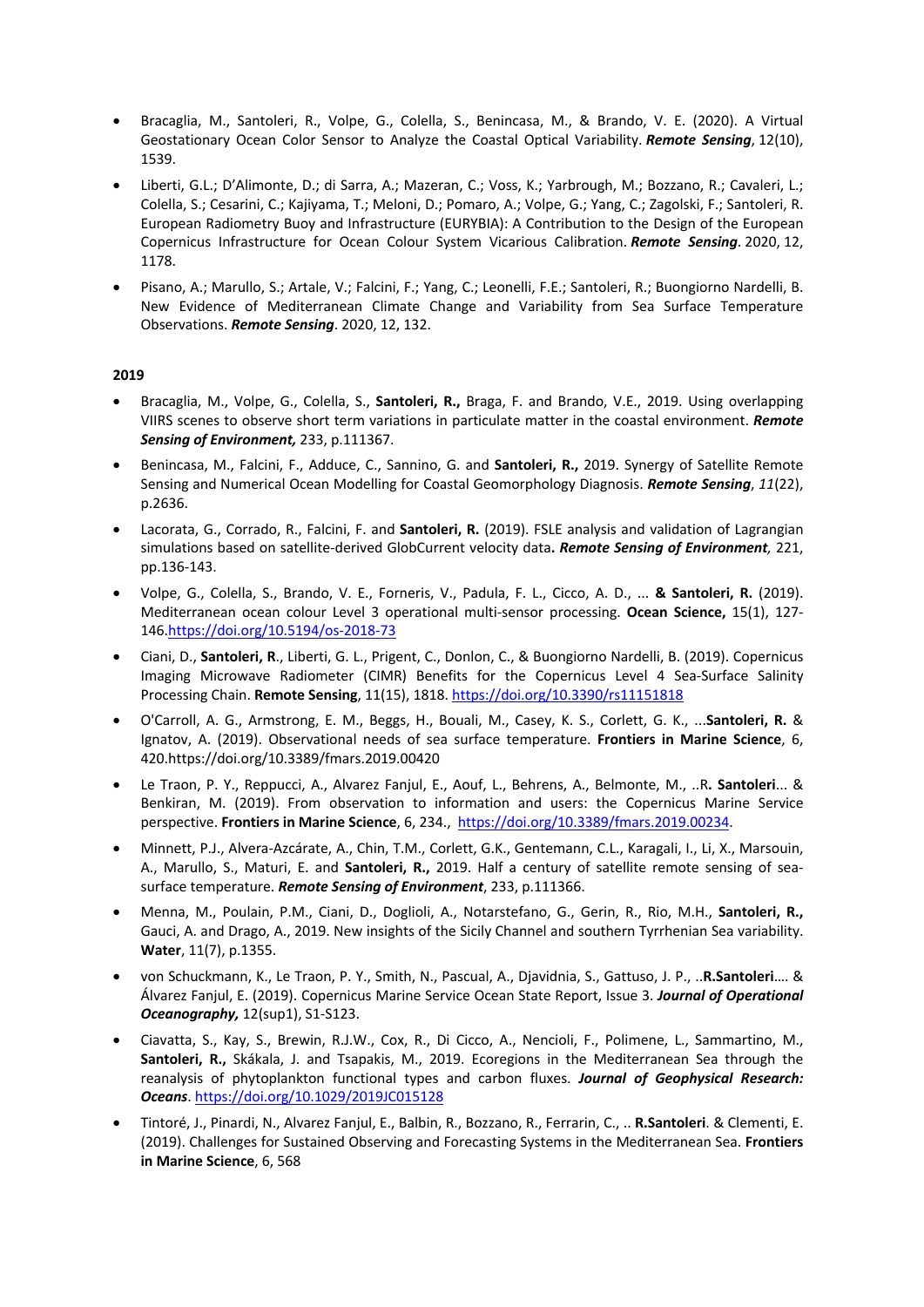- Groom, S. B., Sathyendranath, S., Ban, Y., Bernard, S., Brewin, B., Brotas, V., ... **R.Santoleri**… & Ciavatta, S. (2019). Satellite Ocean Colour: current status and future perspective. **Frontiers in Marine Science,** 6, 485.
- Ciani, D., Rio, M. H., Menna, M., & **Santoleri, R.** (2019). A Synergetic Approach for the Space-Based Sea Surface Currents Retrieval in the Mediterranean Sea. **Remote Sensing**, 11(11), 1285.

# **2018**

- Sammartino, M., Marullo, S., **Santoleri, R.**, Scardi, M. (2018). Modelling the Vertical Distribution of Phytoplankton Biomass in the Mediterranean Sea from Satellite Data: A Neural Network Approach. **Remote Sens.** 2018, 10, 1666.
- Bellacicco, M., Volpe, G., Briggs, N., Brando, V., Pitarch, J., Landolfi, A., Colella, S., Marullo, S., and **Santoleri, R.** (2018). Global distribution of non-algal particles from ocean color data and implications for phytoplankton biomass detection. **Geophysical Research Letters**, 10.1029/2018GL078185.
- M.-H. Rio and **R. Santoleri** (2018). Improved global surface currents from the merging of altimetry and Sea Surface Temperature data. **Remote Sensing of Environment**, Volume 216, October 2018, Pages 770- 785, https://doi.org/10.1016/j.rse.2018.06.003.
- Droghei, R., Buongiorno Nardelli, B. and **Santoleri, R**. (2018). A New Global Sea Surface Salinity and Density Dataset From Multivariate Observations (1993–2016). **Frontiers in Marine Science**, 5, p.84.
- Torri, M., Corrado, R., Falcini, F., Cuttitta, A., Palatella, L., Lacorata, G., ... & **Santoleri, R**. (2018). Planktonic stages of small pelagic fishes (Sardinella aurita and Engraulis encrasicolus) in the central Mediterranean Sea: The key role of physical forcings and implications for fisheries management. **Progress in Oceanography**, 162, 25-39.
- Karina von Schuckmann, Pierre-Yves Le Traon, ….., **Rosalia Santoleri**, ….& Hao Zuo (2018). Copernicus Marine Service Ocean State Report. **Journal of Operational Oceanography,** 11:sup1, S1-S142, DOI: 10.1080/1755876X.2018.1489208.

# **2017**

- Pitarch J, Ruiz-Verdu A, Sendra MD, **Santoleri R** (2017). Evaluation and reformulation of the maximum peak height algorithm (MPH) and application in a hypertrophic lagoon. **JOURNAL OF GEOPHYSICAL RESEARCH. OCEANS**, vol. 122, p. 1206-1221, ISSN: 2169-9275, doi: 10.1002/2016JC012174.
- Corrado R, Lacorata G, Palatella L, **Santoleri R,** Zambianchi E (2017). General characteristics of relative dispersion in the ocean. **SCIENTIFIC REPORTS**, vol. 7, ISSN: 2045-2322, doi: 10.1038/srep46291.
- Di Cicco, A., Sammartino, M., Marullo, S., & Santoleri, R. (2017). Regional empirical algorithms for an improved identification of Phytoplankton Functional Types and Size Classes in the Mediterranean Sea using satellite data. **Frontiers in Marine Science**, 4, 126.
- Ciani, D., Carton, X., Aguiar, A. B., Peliz, A., Bashmachnikov, I., Ienna, F., ... & Santoleri, R. (2017). Surface signature of Mediterranean water eddies in a long-term high-resolution simulation. **Deep Sea Research Part I: Oceanographic Research Papers**, *130*, 12-29.

- Pitarch J, Volpe G, Colella S, **Santoleri R,** Brando V (2016). Absorption correction and phase function shape effects on the closure of apparent optical properties. **APPLIED OPTICS**, vol. 55, p. 8618-8636, ISSN: 1559-128X, doi: 10.1364/AO.55.008618.
- Pisano A, De Dominicis M, Biamino W, Bignami F, Gherardi S, Colao F, Coppini G, Marullo S, Sprovieri M, Trivero R, Zambianchi E, **Santoleri R** (2016). An oceanographic survey for oil spill monitoring and model forecasting validation using remote sensing and in situ data in the Mediterranean Sea. **DEEP-SEA RESEARCH. PART 2. TOPICAL STUDIES IN OCEANOGRAPHY**, vol. 133, p. 132-145, ISSN: 0967-0645, doi: 10.1016/j.dsr2.2016.02.013.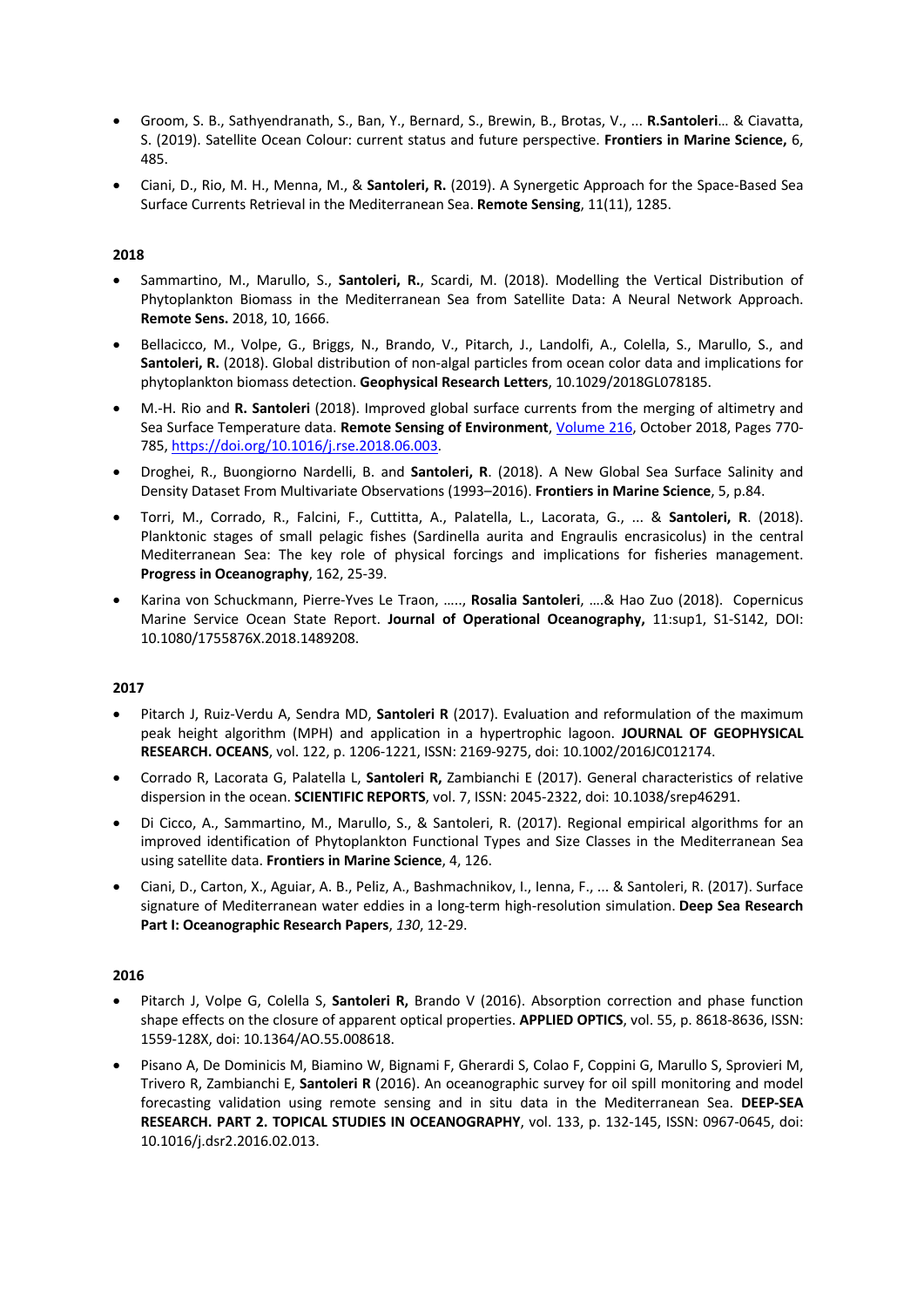- Rio MH, **Santoleri R,** Bourdalle-Badie R, Griffa A, Piterbarg L, Taburet G (2016). Improving the Altimeter-Derived Surface Currents Using High-Resolution Sea Surface Temperature Data: A Feasability Study Based on Model Outputs. **JOURNAL OF ATMOSPHERIC AND OCEANIC TECHNOLOGY**, vol. 33, p. 2769- 2784, ISSN: 0739-0572, doi: 10.1175/JTECH-D-16-0017.1.
- Bellacicco M, Volpe G, Colella S, Pitarch J, **Santoleri R** (2016). Influence of photoacclimation on the phytoplankton seasonal cycle in the Mediterranean Sea as seen by satellite. **REMOTE SENSING OF ENVIRONMENT**, vol. 184, p. 595-604, ISSN: 0034-4257, doi: 10.1016/j.rse.2016.08.004. (IF= 6.457).
- Droghei R, Nardelli BB, **Santoleri** R (2016). Combining In Situ and Satellite Observations to Retrieve Salinity and Density at the Ocean Surface. **JOURNAL OF ATMOSPHERIC AND OCEANIC TECHNOLOGY**, vol. 33, p. 1211-1223, ISSN: 0739-0572, doi: 10.1175/JTECH-D-15-0194.1.
- Lanotte AS, Corrado R, Palatella L, Pizzigalli C, Schipa I, **Santoleri R** (2016). Effects of vertical shear in modelling horizontal oceanic dispersion. **OCEAN SCIENCE**, vol. 12, p. 207-216, ISSN: 1812-0784, doi: 10.5194/os-12-207-2016.
- Rinaldi E, Orasi A, Morucci S, Colella S, Inghilesi R, Bignami F, **Santoleri R** (2016). How can operational oceanography products contribute to the European Marine Strategy Framework Directive? The Italian case. **JOURNAL OF OPERATIONAL OCEANOGRAPHY**, vol. 9, p. S18-S32, ISSN: 1755-876X, doi: 10.1080/1755876X.2015.1114807.
- Colella S, Falcini F, Rinaldi E, Sammartino M, **Santoleri R** (2016). Mediterranean Ocean Colour Chlorophyll Trends. **PLOS ONE**, vol. 11, ISSN: 1932-6203, doi: 10.1371/journal.pone.0155756.
- Nardelli BB, Droghei R, **Santoleri R** (2016). Multi-dimensional interpolation of SMOS sea surface salinity with surface temperature and in situ salinity data. **REMOTE SENSING OF ENVIRONMENT,** vol. 180, p. 392-402, ISSN: 0034-4257, doi: 10.1016/j.rse.2015.12.052.
- Bohm E, Riminucci F, Bortoluzzi G, Colella S, Acri F, **Santoleri R**, Ravaioli M (2016). Operational use of continuous surface fluorescence measurements offshore Rimini to validate satellite-derived chlorophyll observations. **JOURNAL OF OPERATIONAL OCEANOGRAPHY,** vol. 9, p. S167-S175, ISSN: 1755-876X, doi: 10.1080/1755876X.2015.1117763.
- Pitarch J, Volpe G, Colella S, Krasemann H, **Santoleri R** (2016). Remote sensing of chlorophyll in the Baltic Sea at basin scale from 1997 to 2012 using merged multi-sensor data. **OCEAN SCIENCE**, vol. 12, p. 379- 389, ISSN: 1812-0784, doi: 10.5194/os-12-379-2016.
- Marullo S, Minnett PJ, **Santoleri R**, Tonani M (2016). The diurnal cycle of sea-surface temperature and estimation of the heat budget of the Mediterranean Sea. **JOURNAL OF GEOPHYSICAL RESEARCH. OCEANS**, vol. 121, p. 8351-8367, ISSN: 2169-9275, doi: 10.1002/2016JC012192.
- Pisano A, Nardelli BB, Tronconi C, **Santoleri R** (2016). The new Mediterranean optimally interpolated pathfinder AVHRR SST Dataset (1982-2012). **REMOTE SENSING OF ENVIRONMENT,** vol. 176, p. 107-116, ISSN: 0034-4257, doi: 10.1016/j.rse.2016.01.019 ((IF= 6.457).
- Droghei R, Falcini F, Casalbore D, Martorelli E, Mosetti R, Sannino G, **Santoleri R**, Chiocci FL (2016). The role of Internal Solitary Waves on deep-water sedimentary processes: the case of up-slope migrating sediment waves off the Messina Strait. **SCIENTIFIC REPORTS**, vol. 6, ISSN: 2045-2322, doi: 10.1038/srep36376.
- Pitarch J, Bellacicco M, Volpe G, Colella S, **Santoleri R** (2016). Use of the quasi-analytical algorithm to retrieve backscattering from in-situ data in the Mediterranean Sea. **REMOTE SENSING LETTERS,** vol. 7, p. 591-600, ISSN: 2150-704X, doi: 10.1080/2150704X.2016.1171922.

- Nardelli B. Buongiorno, Pisano A, Tronconi C, **Santoleri R** (2015). Evaluation of different covariance models for the operational interpolation of high resolution satellite Sea Surface Temperature data over the Mediterranean Sea. REMOTE SENSING OF ENVIRONMENT, vol. 164, p. 334-343, ISSN: 0034-4257, doi: 10.1016/j.rse.2015.04.025.
- Pisano A, Bignami F, **Santoleri R** (2015). Oil Spill Detection in Glint-Contaminated Near-Infrared MODIS Imagery. **REMOTE SENSING**, vol. 7, p. 1112-1134, ISSN: 2072-4292, doi: 10.3390/rs70101112.